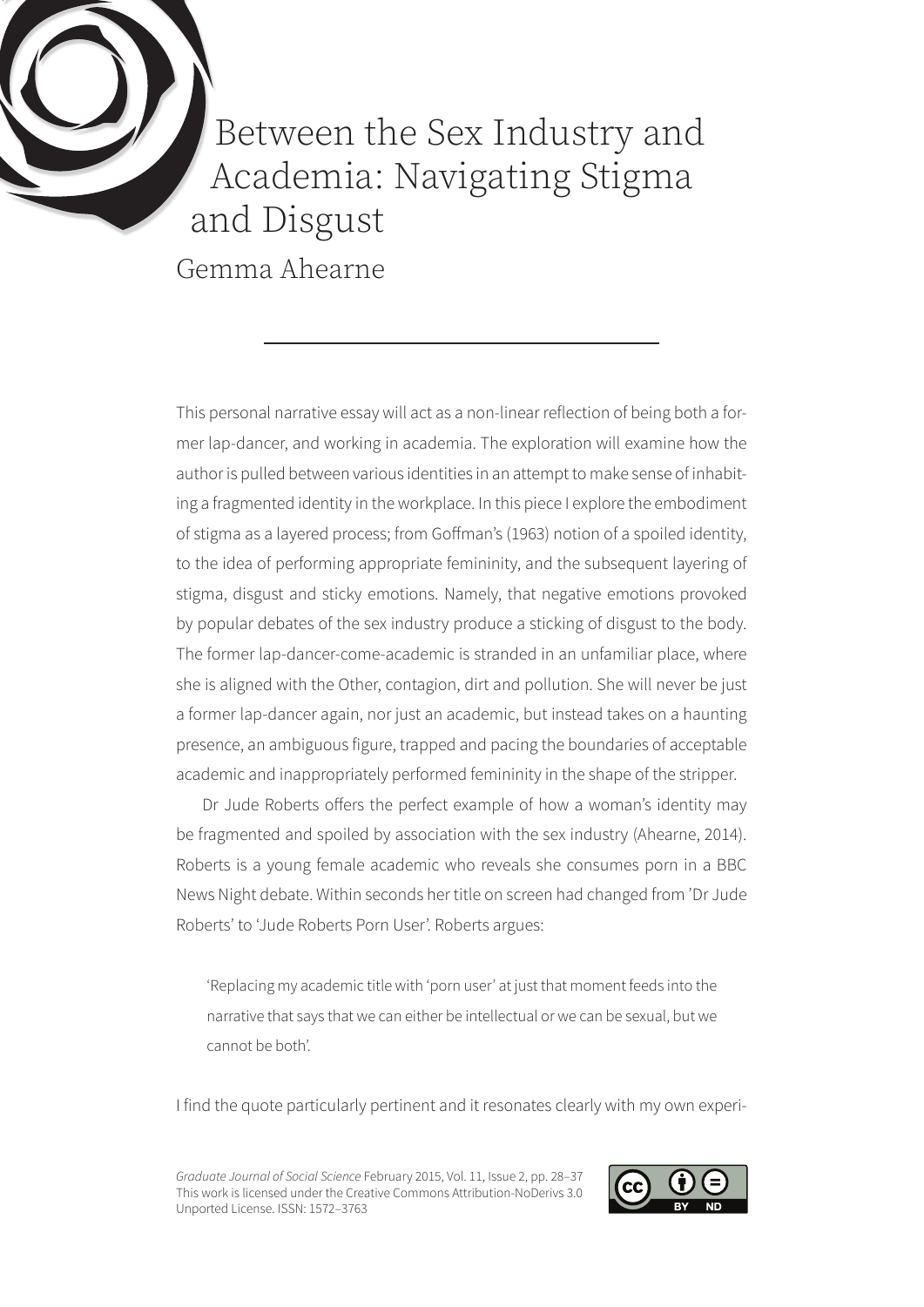ences as an early career researcher. There is still a great societal discomfort and unease with accepting that a woman can be both a serious professional and a sexual being. It is deemed that one must overshadow or erode the other. A woman can 'better' herself by moving away from stripping, but to admit that one still engages in stripping, or enjoyed it, troubles onlookers. The virgin/whore dichotomy dictates the distress at being presented with a woman who is both academic and porn user, or academic and lap-dancer, or academic and sex worker. Whilst the 'former' lap dancer means the deviance has desisted, and can help to alleviate fears, (because it is in the past, it is contained) it does little to halt the haunting presence of the deviant identity, that the pollutant could spill out and infect others. 'What about the children' translates to 'what about the students!?' How can the students possibly take this woman seriously? Why should colleagues take this woman seriously?

Comments left underneath an article on Dr Rachela Colosi, a former dancer and academic who conducted ethnographic research in the lap-dancing club where she worked, are typical of what a woman risks facing once she 'outs' herself as a former dancer (Liverpool Echo, 2013). 'Will she be dancing as part of the seminar' and mocking of the topic of her Ph.D in order to reduce her credibility. Her identity here is spoiled; she is discredited due to this mark. I have experienced this personally whilst at a conference delivering a paper, where a male delegate openly mocked my research area. And could not see past my former stripper status; this tainted his view of my work and possible credibility. My identity was completely spoiled in his eyes (Goffman, 1963) and spilled into my paper, blocking my identity as authentic academic and discrediting me. This also has an internal affect, whereby the outsider is made to feel like an imposter. One can be treated like a novelty, an object of curiosity, but rarely as an active intellectual subject. The insider status of former lap-dancer rarely translates to a widespread concept of expertise. And the fact I could be blamed for my own stigma (Allport, 1954) compounds the legitimacy of such treatment.

To admit to being part of the sex industry is in some academic circles, paramount to tyranny. The influence of radical feminism looks large both in policy and the academy. The affective role of fear is theorized by Dr Clarissa Smith (Ahearne, 2013) where the roaming ambient sex panics send the message that 'we are all at risk'. The danger hangs like a phantom in the air, and the media deliver a relentless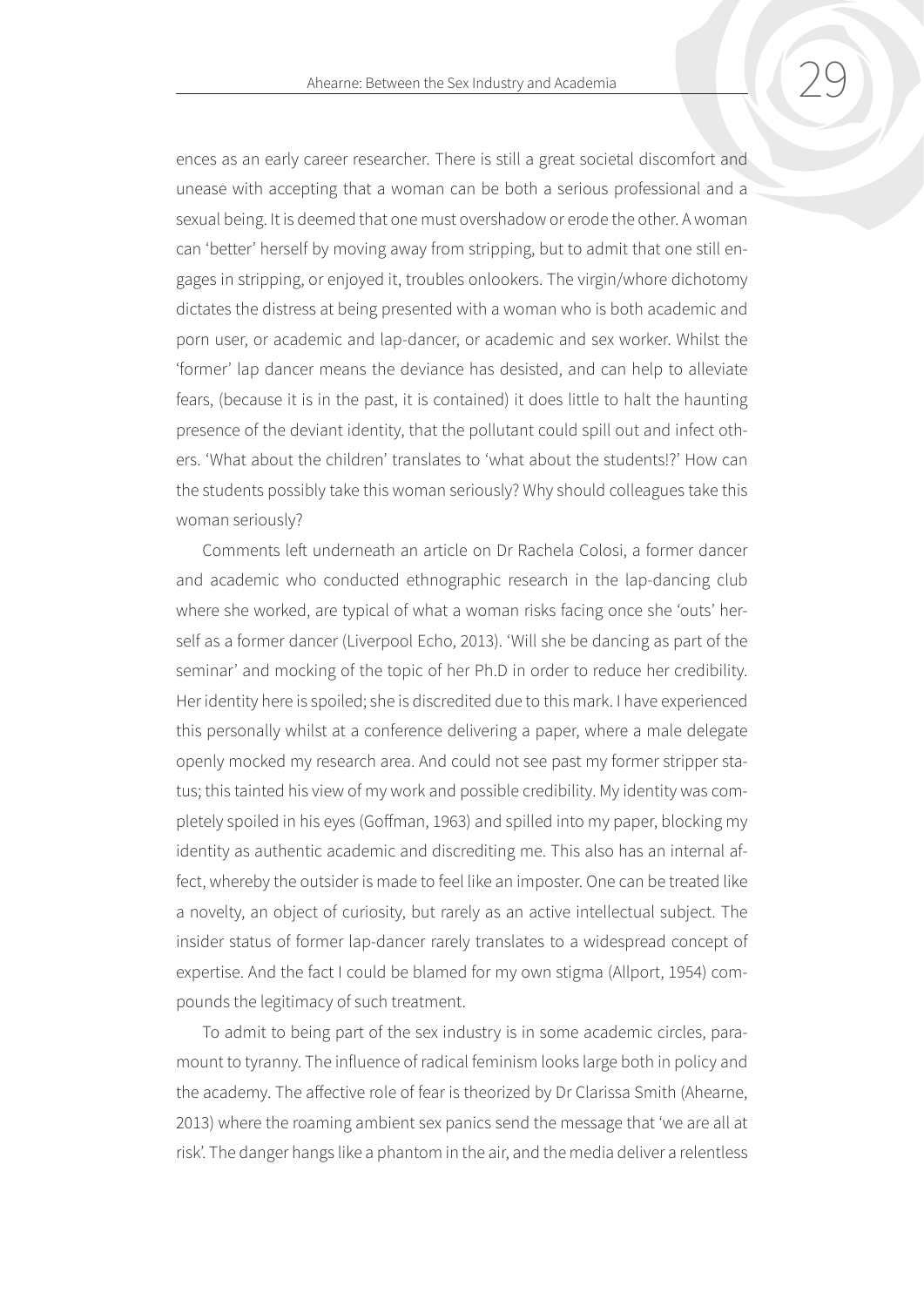siege of bullets in the forms of 'sexualization' 'objectification' and 'pornification,' often used uncritically, both in the press and the academy, they set the context of fear, anxiety and a strong drive to protect women, and children, from the predatory danger 'out there'. Lap dancing, porn, sex work, pop videos and clothing are all sewn together under the 'sexualization' banner. Certain sections of academia are often as guilty of this panic as the mainstream media, with all commercialized sexual services conceptualized as violence against women, inherently harmful and something to eradicate. The moral values spill out and construct moral geographies of working space. Hammond recalls a friend informing others at an event that she was 'doing a Ph.D on prostitution' and inferring she herself was involved in selling sex (Hammond and Kingston, 2014: 23). Diminishing a woman's academic identity (Ibid) is a way of casting out, and a way of upholding boundaries and attempting to avoid stigma by association.

Along with the emotional strain and emotional labour of lap-dancing that Colosi mentions (2010) there is also the under-documented emotional toil of being a former lap-dancer; of deciding when to reveal, when to 'pass', and how to navigate different terrains such as work, home, friendships with the information. When a male professor from a different institution sent me inappropriate direct messages on twitter relating to lap-dancing, I blamed myself for revealing my former status. Having a history of working in the sex industry in any form gives you a deviant identity. If you have ever lap-danced, performed in pornography, or worked in glamour modelling, that self stands still in time, a photographed permanent self who can be recalled and held accountable. Even if you choose to hide your former identity, it remains beneath the service; stigma operates on a layered basis. Aggressive comments particularly originating from a radical feminist discourse can be directly thrown at you; the former lap-dancer must be prepared to be asked personal questions in public. A loud and aggressive conference delegate demanded I answered her questions at an event, 'So have you ever been paid for sex?' 'Don't you think it's a bit seedy?' 'Why did you do it?' 'Don't you think it negatively affects all women'. Involvement in the sex industry means you are viewed as a harmful pollutant that risks harming others by your very presence and fails to adhere to and uphold conventional value systems.

These (often unwelcome) questions can be fired at any time, often relating to the 'violence against all women' discourse, claims of gendered exploitation and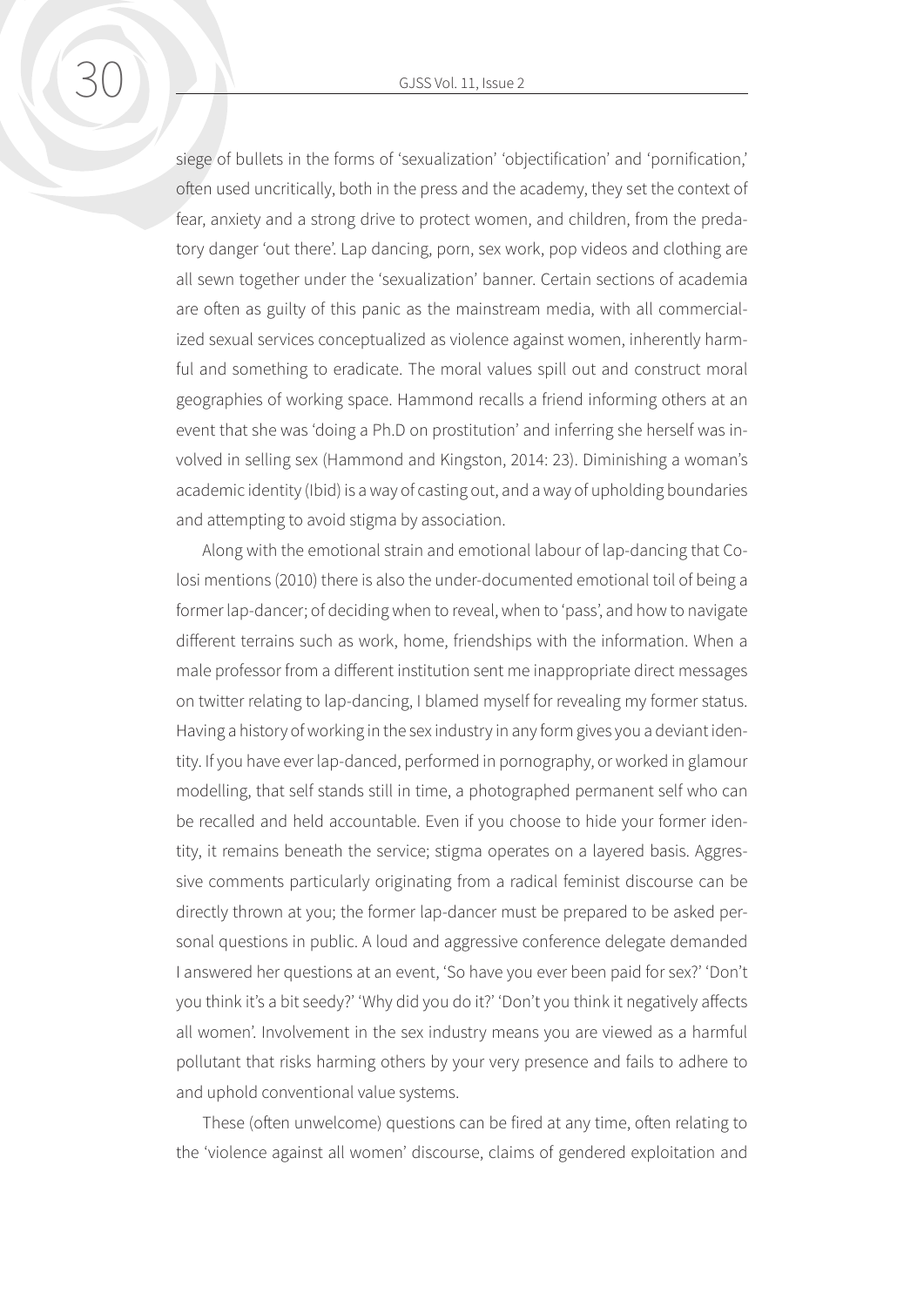the implication that one must be damaged in some way. How can I possibly call myself a feminist? Colosi's work is important here as she makes the valid point that dancers often feel they must cite money as the reason for their occupation, because to admit to enjoying a deviant occupation is too stigmatizing. To admit to enjoying one's work as an exotic dancer, to not feel shame or to even feel pleasure is a reason to be cast out and marginalized. Sibley draws upon the works of Julia Kristeva and Elizabeth Gross when he argues that maintaining borders involve casting out (Sibley, 1995: 8; McClintock, 1995: 2). I would argue that when the other cannot be cast out, in a work setting for example, the other is constantly made aware of the stigmatizing condition through mockery or questioning, and spatial exclusion is also reinforced. Colleagues and friends can both simultaneously include you and exclude you from the perceived deviant group: 'A lot of them are slags though aren't they … I don't mean you', 'You're different', 'You don't look like one' 'You don't look the type'. They recognize you might fit into that category, but make attempts to distance both you, and by association themselves, from being too close. These are attempts to clean the association, to distance the proximity between them and 'other'. They are also attempts to make sense of and maintain neat categories. The idea of fluid or multiple identities produces a lot of angst, anxiety and uncertainty. After all, if I know what I am in relation to another, and their identity is in flux, that uncertainly paralyses my claim to a solid identity. By distancing the subject from a category which they might fit, the colleague is trying to maintain purity, and to help manage both associated stigma and the source. It is an attempt to resist sexualizing space (Longhurst, 2001: 22) and to contain pollution from seeping into this respectable place

The lap dancer serves as the abject 'other' to fix wider cultural anxieties surrounding sexual behaviour to the source of what Papastergiadis (2006: 429) refers to as an ambivalent anxiety. Through her body we read cultural decline and decay, the disease of excess and hyper-consumption of sexual services and imagery. Drawing on the work of Giorgio Agamben, Nikos Papastergiadis talks of the Invasion Complex:

'The fantasy of the anxious self relies of strong boundaries and heightened vigilance against any sign of violation. This boundary becomes invested with the need for security against decline and contamination' (2006: 433).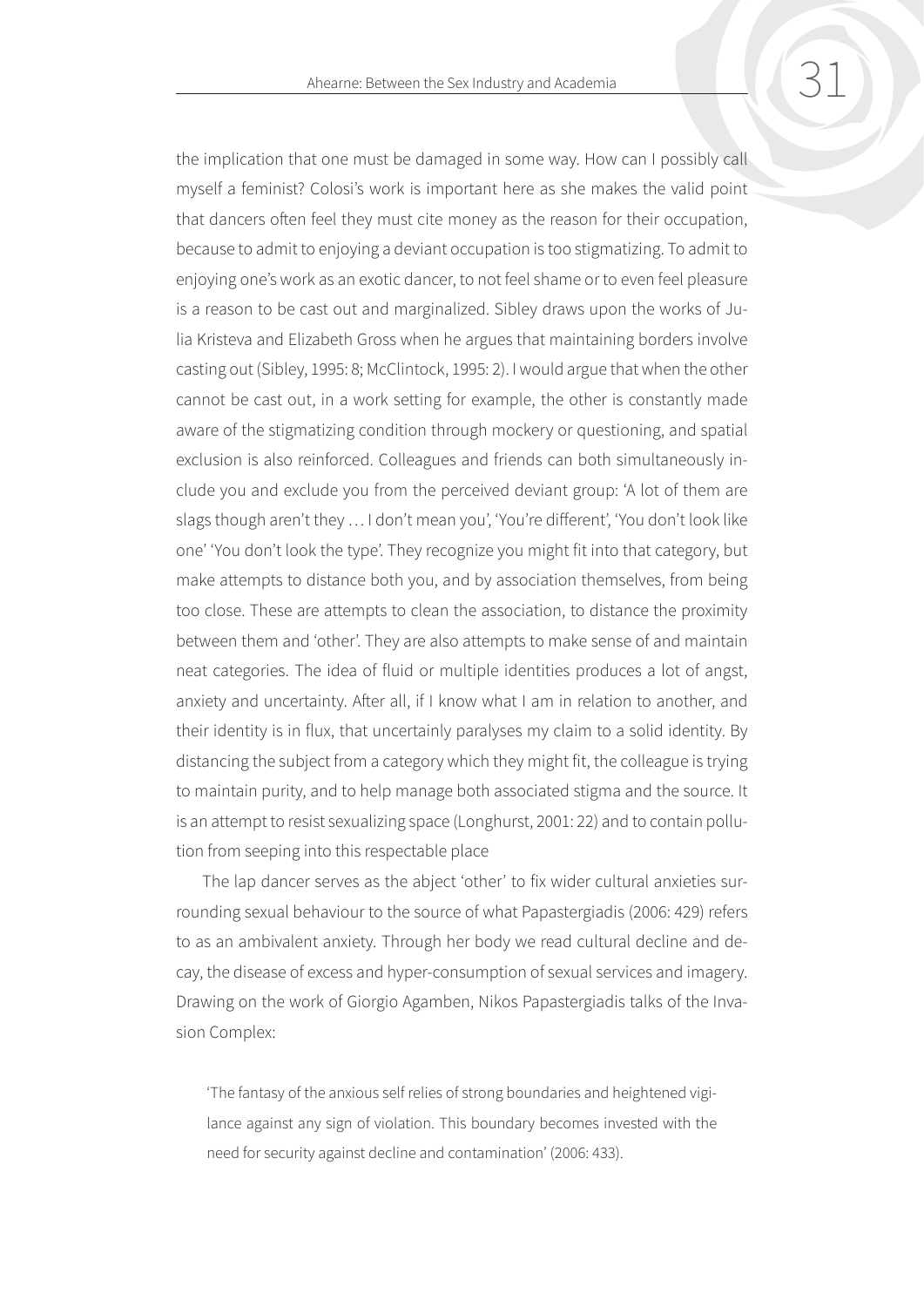The lap-dancer, or former dancer now working in academia produces a plethora of uncomfortable emotions from fear, disgust, anxiety, hate and pity, for her body represents an unsure danger, one that roams and returns at different times in different forms. From the pole dancing society at university to the pole dancer in a Rihanna video, the stripper loiters as a cultural harm, a reminder of a murky underworld, a seedy figure who poses a threat to 'impressionable young girls'. Ironically the highly-marketable pole fitness world also does not want association with 'real' lap-dancers (Lister, 2012: 53) angry of the secondary stigma to the sex industry. Pilcher observes that strong social norms continue to regulate sexual behaviour (1990: 80 cited in Lister, 2012: 53) the 'actual' stripper is still a problem; she violates social and gendered sexual norms. Due to these sex panics and fear the lap dancer is only seen through one dimension of her being (Sanders & Hardy, 2014: 38).

Being an academic with a past in the sex industry, or indeed an academic researching the sex industry, brings with it the societal pressure of managing (or rather containing) femininity so as to not take up too much space, not provoke unwanted attention. Hammond and Kingston discuss this phenomenon in their paper 'Experiencing Stigma as Sex Work Researchers in Professional and Personal Lives' (2014). It is the female researcher's responsibility to contain her femininity and guard against excess. It is her responsibility to manage a good character. We know who we are by what we are not, therefore boundary marking and reinforcing is imperative for keeping the 'other' out, and for those who blur these boundaries such as sex work researchers, they become part of the danger. The dirt, deviance, stigma and disgust from the topic of sex work sticks and infiltrates the researchers who experience associated stigma (Goffman, 1963). Ahmed's (2004: 79) work on the cultural politics of emotion accounts for such anxiety as a 'not-yet-ness' which 'means the work of defense is never over'. Those who permeate the boundaries between respectable academic and fallen-woman pose the same threat to normative values. 'Normal' women do not take their clothes off in a club for a living, and 'normal' women do not wish to research such subjects. Hammond demonstrates this when she reveals someone insinuates she must have been abused as a child to have her research interests (Hammond and Kingston, 2014: 397).

It is the responsibility of the female academic to ensure her femininity 'fits' the masculine space of the academy, uber-long hair, red nails, noticeable breasts are indicators that the woman does not belong. The woman's body must not seep into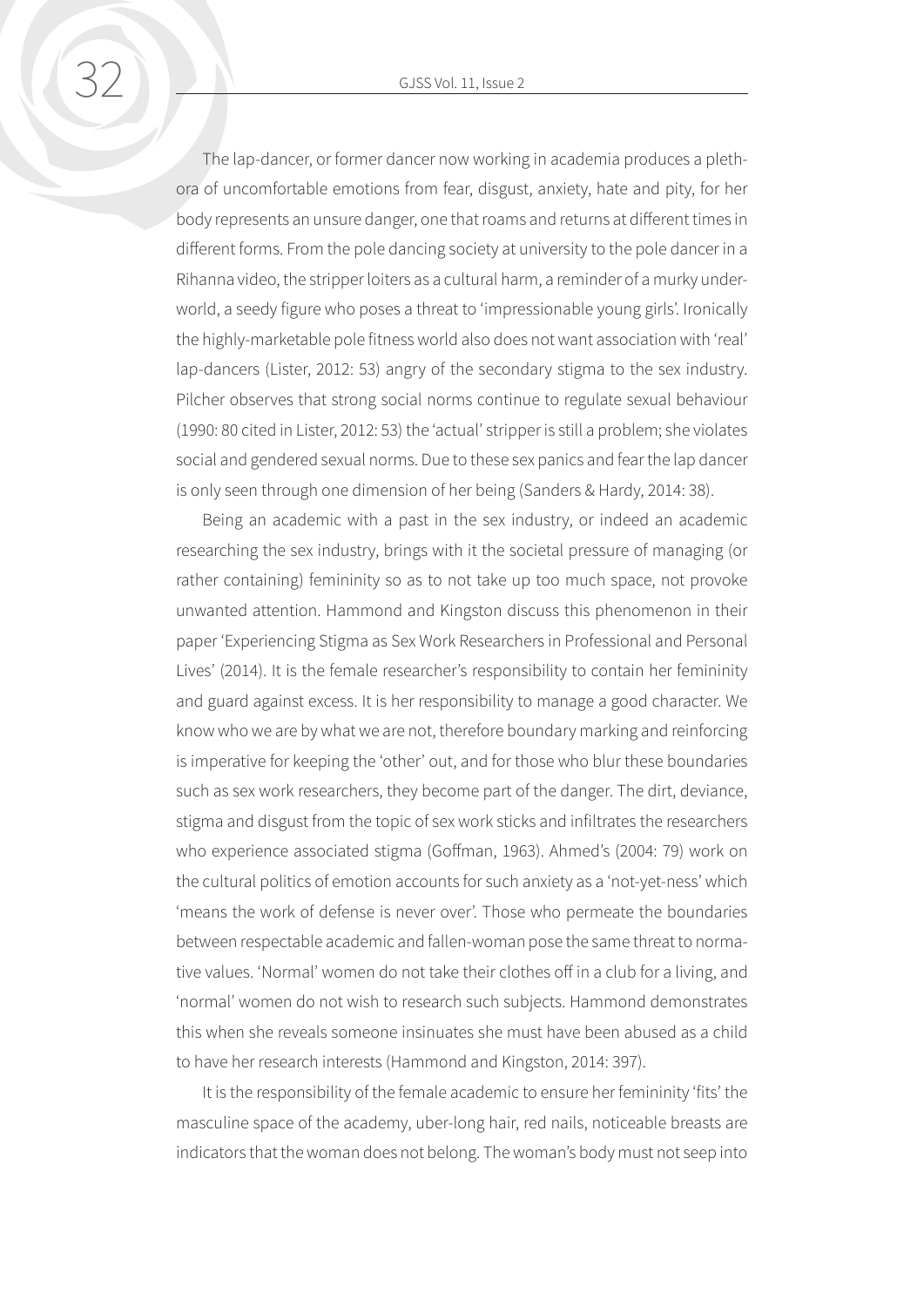public space, she might be told her top is too low, too tight, too 'sexy', or in my own case, that I should not wear trousers because my bum 'sticks out'. Once one admits a past in the strip club, one's body becomes a public concern for commenting on and regulating. The female body is public property, regulated, policed and disciplined in a way the male body will never come to know. She must fear the 'body beyond governance' (Skeggs, 2005: 965) and the inscriptions of anti-morality that it imposes. Skeggs argues that:

'It is up to the individual to 'choose' the repertoire of the self. If they do not have access to the range of narratives and discourses for the production of the ethical self they may be held responsible for choosing badly, an irresponsible production of themselves' (Skeggs, 2005: 973).

The constant (re) presenting of the self is tiring additional emotional labour, and is often categorized by leaving one's own viewpoint to imagine what the other actor is thinking. Allie J. Carr accounts for this insecurity by asking:

 'How do I look? I'm thinking, while you are all looking at me. From where I am standing this is an exam. I'm wondering what you're looking at, what you're seeing' (Carr, 2011: 1).

Goffman's concept of 'presentation of the self' is useful for understanding how the dancer might choose to perform a role in academia

'a status, a position, a social place is not a material thing to be possessed then displayed; it is a pattern of appropriate conduct, coherent, embellished, and well articulated. Performed with ease or clumsiness, awareness or not, guile or good faith, it is none the less something that must be realized' (1959: 81).

From an embodiment perspective, the lap-dancer remains alive, and conscious effort is given not to reveal her; to avoid slipping into character unexpectedly or unconsciously. Egan reveals how participants feel about 'slipping into dancer mode' (2006: 58). Egan argues that these fissures or slips can be troublesome, dancer 'Trena' recalls that when out with her boyfriend she started 'working the room like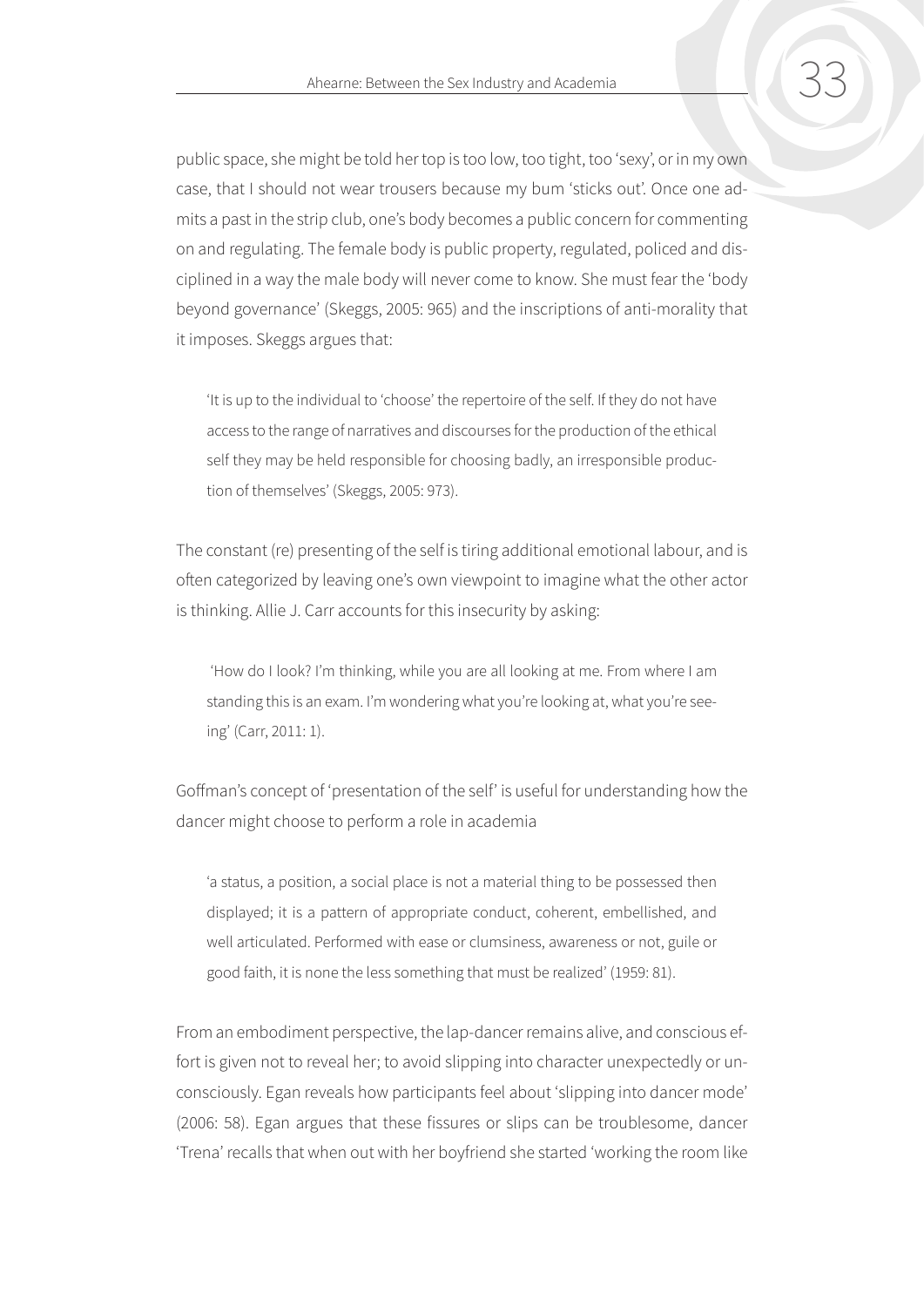I was at work' (Egan, 2006: 60). Care must be taken from the way I hold myself, the way I walk, the way I flip my hair. The constant self-management of projecting a certain self:

'Goffman defines the self as creative and active, capable of performing and producing not simple a single, unified self but a multifaceted self with the ability to deal with different situations and encounters' (Swingewood, 2000: 17).

The embodiment means I feel the lap dancer, and the inscriptions upon the body which may be interpreted in negative ways. Walking with hunched shoulders so that my body does not spill out, so that my chest does not protrude, preferring back ache to being physically out of place. Sounds, smells, certain shoes and clothing, names, types of lighting transport one from researcher to inner dancer. Egan argues that for dancers:

 'modalities of subjectivity are constructed and reconstructed continuously as dancers move throughout the various social cartographies where they have come to know themselves …' (Egan, 2006: 63).

A guided walk I gave of Sexual Entertainment Venues in Liverpool became the site of such slippages and modalities of subjectivity, as I felt torn between the 'objective' lecturer and the lap-dancer, hyper-aware of guarding against slippages, whilst acutely aware that the lap-dancer had valid insights that theory alone would not provide.

The woman pictured is of course me, and not simply me in a certain context, but a part of me. Frank argues that traditional middleclass femininity is associated with sexual modesty, and that women who dance naked for strangers have transgressed a significant class boundary (Frank, 2002: 264). I would



(Me as lap-dancer, 2006, Matt Ford photography, copyright my own).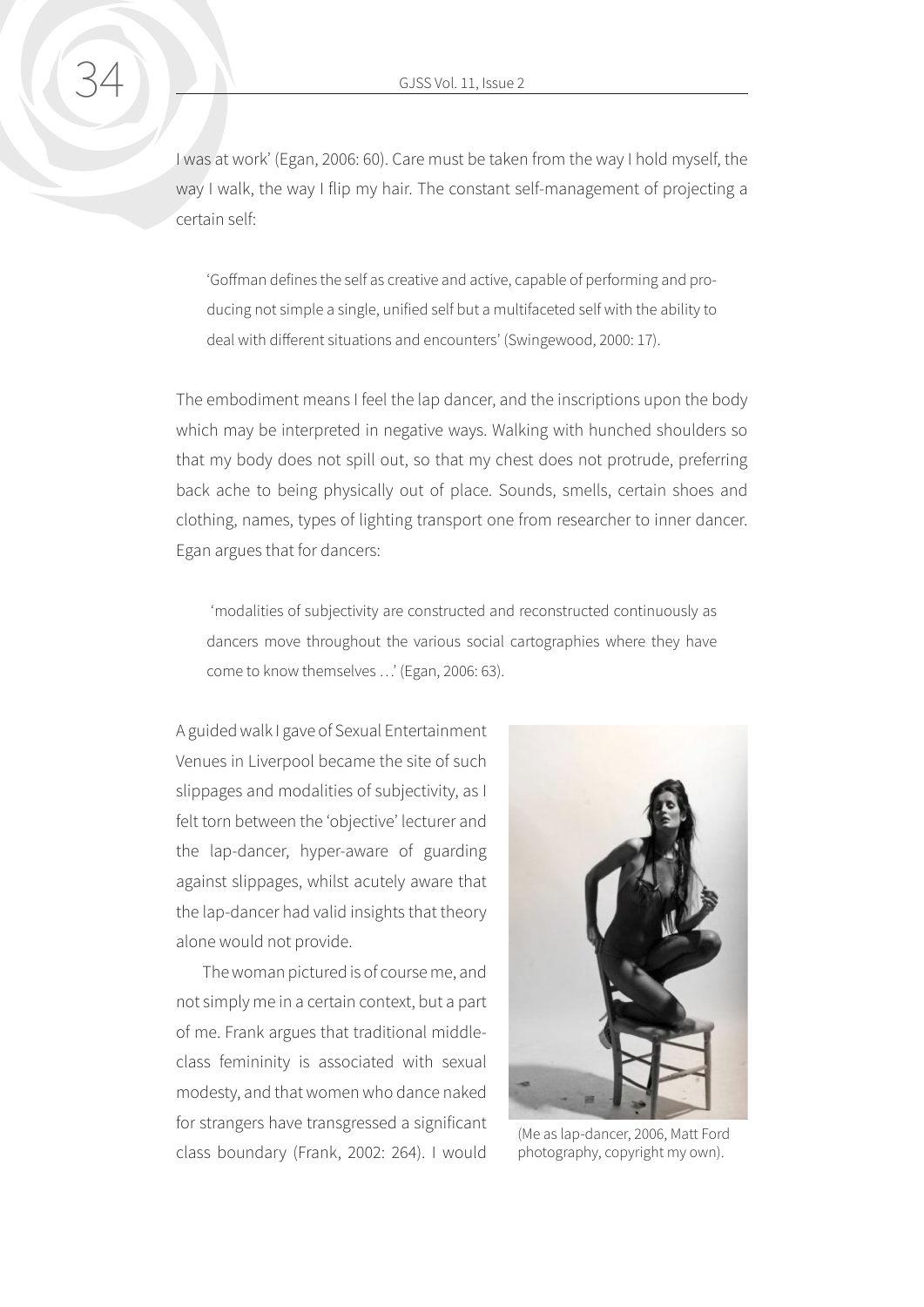second this assumption that the woman who chooses to dance for cash has transgressed an accepted class boundary and by refusing to feel shame is transgressing another boundary. Hanna argues that exotic dance is 'a form of expression, communication, and within the realms of dance and art' (Hanna, 1998: 62). Academia is as much of a performance as stripping, as is femininity, and to acknowledge the lap-dancer self as a facet of my identity is to welcome an exploration of body politics. My body is not, and never has been an object, but rather a sexual subject. The mutual exclusive selves (Egan, 2006: 56) of lecturer, researcher, dancer, wife, and friend do not exist, and instead a continuum of selves circulate. Resistance then is owning these different parts of the self, and embracing the stripper as not only a performance, but as a valuable live experience. Acknowledging that teacher or academic does not exist in spite of the dancer, but perhaps in part because of her.

The narrative of the stripper self in academia is necessarily messy and nonlinear. She slips, perforates, dominates and shrinks at different times. In conclusion, despite changing landscapes and an argued proliferation in both the expansion of the sex industry and the 'sexualized culture' which contextualizes it, I argue that stigma and exclusion for those who have either undertaken work in the sex industry or research it, remain as strong as ever. The emotional labour involved in being a former lap-dancer and managing a professional image means much selfsurveillance and critique. One might be labeled merely as stripper or sex worker, or receive mockery of one's chosen Ph.D area in a way to diminish legitimacy as an academic. The idea that a woman can be either an intellectual or sexual, but not both, remains intact. Likewise stigma can spill out to spoil not only one's identity, but the credibility of academic work. Alignment of self with a 'seedy' industry means blaming the self for unwanted attentions, and the visible body becomes a public body, on display for others to question. Colleagues can use humour to 'other' the lap-dancer, or to draw boundaries between dancer and 'other dancers'. The presence of multiple identities can provoke anxiety in others, posing a threat to normative values and understandings. The female academic must shrink to fit her space, not draw too much attention to herself. To 'out' oneself as former lapdancer is risky, and carries with it risk of stigma and exclusion.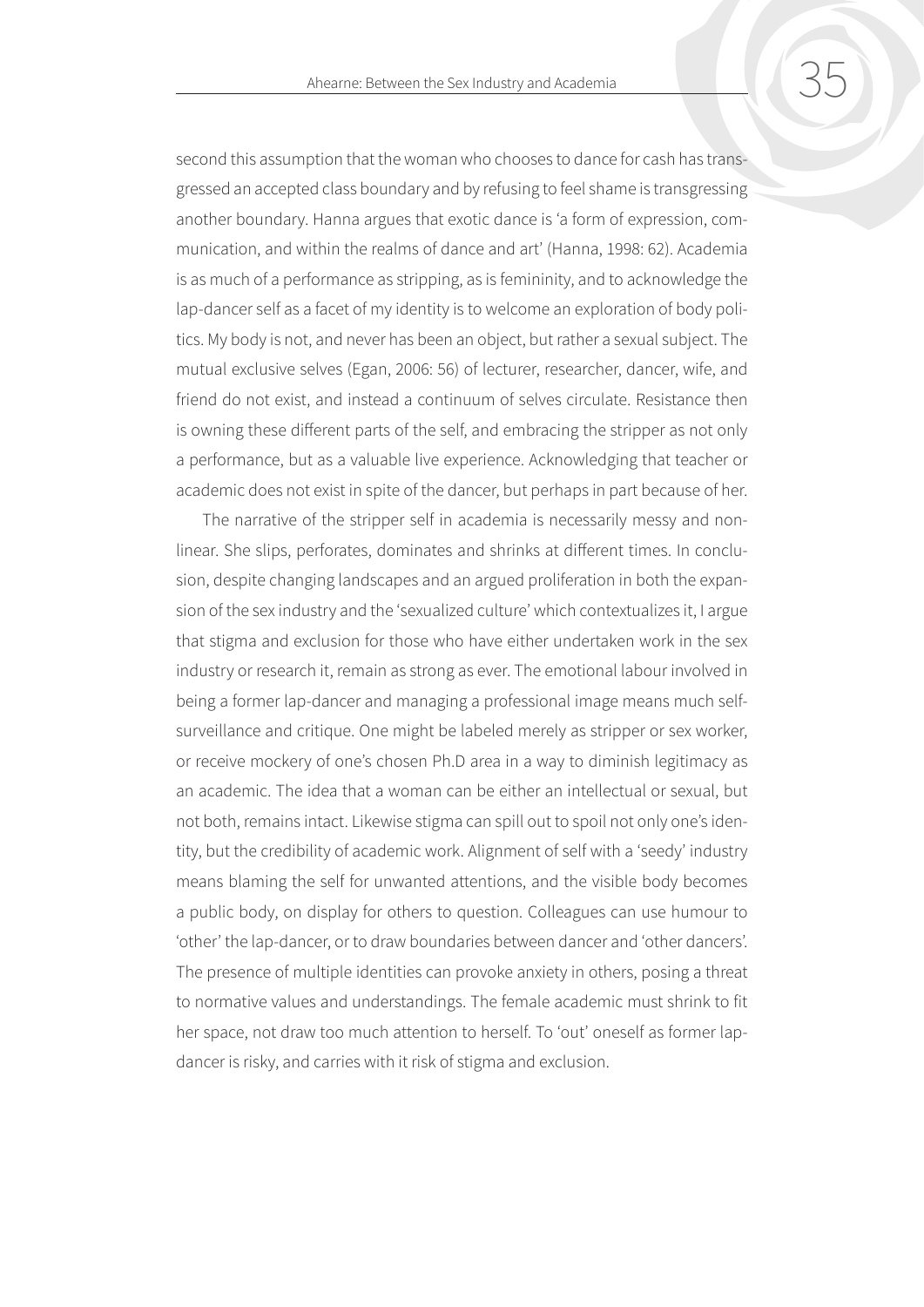## References

- Ahearne, Gemma. 2013. 'Lap dancing Closures in Leeds' (blog). *Plastic Doll Heads*. [http://plasticdollheads.wordpress.com/2013/12/07/lap-dancing-closures-in](http://plasticdollheads.wordpress.com/2013/12/07/lap-dancing-closures-in-leeds/)[leeds/.](http://plasticdollheads.wordpress.com/2013/12/07/lap-dancing-closures-in-leeds/)
- Ahearne, Gemma. 2014. 'Stop the Panics of 'Porn Culture' *(*blog*). Plastic Doll Heads.*  [http://plasticdollheads.wordpress.com/2014/03/16/stop-the-panics-of-porn](http://plasticdollheads.wordpress.com/2014/03/16/stop-the-panics-of-porn-culture/)[culture/.](http://plasticdollheads.wordpress.com/2014/03/16/stop-the-panics-of-porn-culture/)
- Ahmed, Sara. 2004. *The Cultural Politics of Emotion.* Edinburgh: Edinburgh University Press.

Allport, Gordon. 1954. *The Nature of Prejudice*. Reading, MA; Addisson Wesley.

- Becker, Howard. 1963. *Outsiders: Studies in Sociology of Deviance.* New York: Simon & Schuster Ltd.Carr, Alison. 2013. *How do I look? Viewing, Embodiment, Showgirls & Art*. University of Sheffield.
- Carr, Alison. 2011. 'The Showgirlian Method: A Presentation of Many Voices'*. Alison J Carr*. [http://alisonjcarr.net/wp/wp-content/uploads/2011/04/The-](http://alisonjcarr.net/wp/wp-content/uploads/2011/04/The-Showgirlian-Method-Photo.pdf)[Showgirlian-Method-Photo.pdf](http://alisonjcarr.net/wp/wp-content/uploads/2011/04/The-Showgirlian-Method-Photo.pdf)

Colosi, Rachela. 2010. *Dirty Dancing? An ethnography of lap-dancing.* Oxon: Willan.

- Egan, R. Danielle. 2006. *[Dancing for Dollars and Paying for Love: The Relationships](http://www.amazon.com/Dancing-Dollars-Paying-Love-Relationships/dp/1403970459/ref=la_B001JRXH9E_1_3?s=books&ie=UTF8&qid=1389642735&sr=1-3)  [between Exotic Dancers and Their Regulars](http://www.amazon.com/Dancing-Dollars-Paying-Love-Relationships/dp/1403970459/ref=la_B001JRXH9E_1_3?s=books&ie=UTF8&qid=1389642735&sr=1-3)*. Hampshire: Palgrave Macmillan.
- Egan, R Danielle., Katherine Frank and Merri Lisa Johnson. 2006. *Flesh for Fantasy Producing and Consuming Exotic Dance*. New York: Thunder's Mouth Press.
- Frank, Katherine. 2002. *G-Strings and Sympathy, Strip Club Regulars and Male Desire*. Durham: Duke University Press.

Goffman, Erving. 1959. *The Presentation of Self in Everyday Life*. London: Penguin.

- Goffman, Erving. 1963. *Stigma Notes on the Management of a Spoiled Identity.* London: Penguin.
- Hannah, Judith Lynne. 1998. 'Undressing the First Amendment and Corsetting the Striptease Dancer'. *Drama Review,* 42: 38–69.
- Hammond, Natalie. and Sarah Kingston. 2014. 'Experiencing Stigma as Sex Work Researchers in Personal and Professional Lives'. *Sexualities* 17(3): 327–347
- Hardy, Kate., Sarah Kingston and Teela Sanders. 2010. (eds) *New Sociologies of Sex Work*. Surrey: Ashgate.